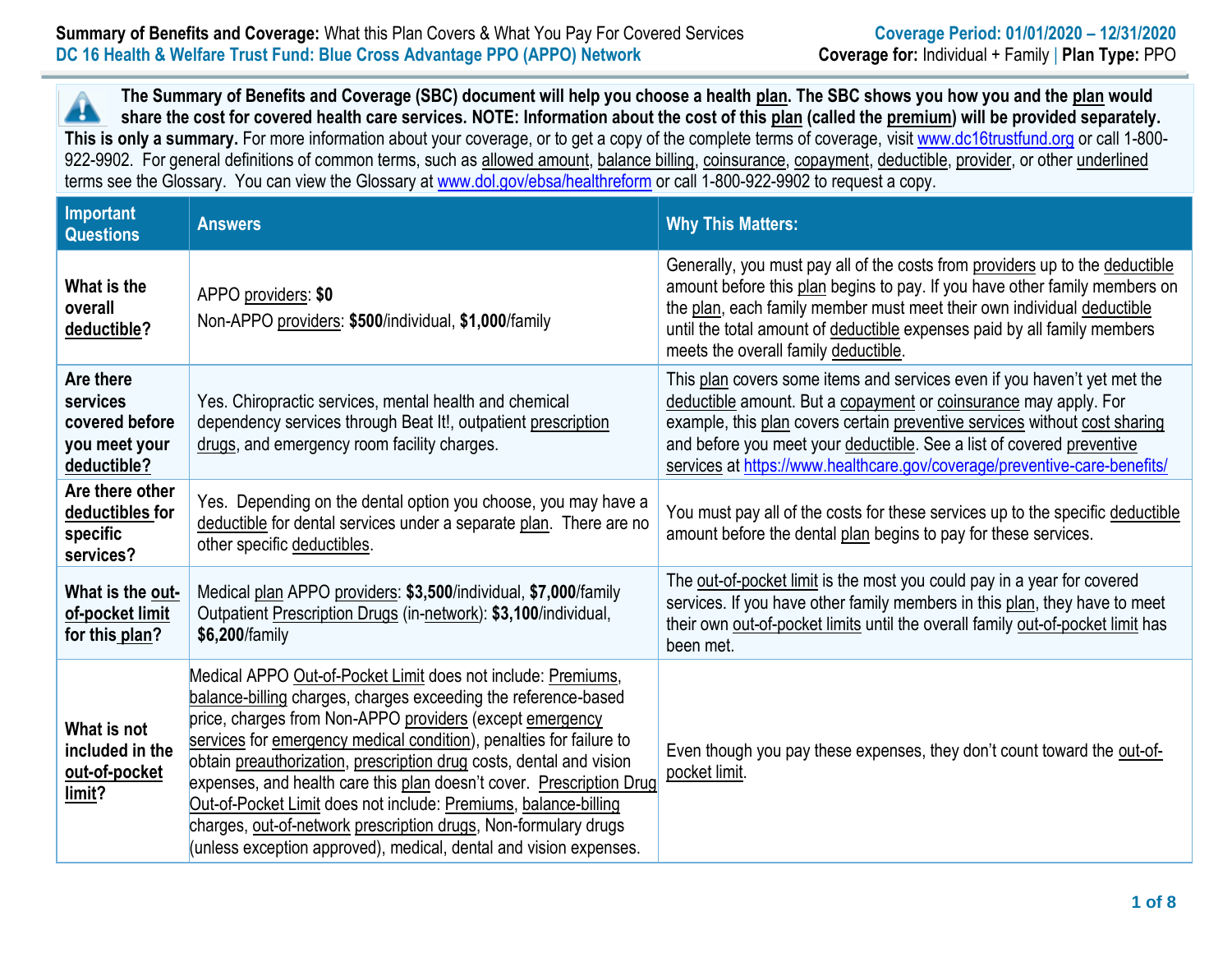| Important<br><b>Questions</b>                             | <b>Answers</b>                                                                                                                                                                                                                                                                                                             | <b>Why This Matters:</b>                                                                                                                                                                                                                                                                                                                                                                                                                                                                                                             |
|-----------------------------------------------------------|----------------------------------------------------------------------------------------------------------------------------------------------------------------------------------------------------------------------------------------------------------------------------------------------------------------------------|--------------------------------------------------------------------------------------------------------------------------------------------------------------------------------------------------------------------------------------------------------------------------------------------------------------------------------------------------------------------------------------------------------------------------------------------------------------------------------------------------------------------------------------|
| Will you pay<br>less if you use<br>a network<br>provider? | Yes. See www.anthem.com/ca or call the Trust Fund Office at 1-<br>800-922-9902 for a list of APPO providers. For a list of Anthem<br>Blue Card providers outside of California see www.bluecares.com<br>or call 1-800-810-2583. For mental health and chemical<br>dependency benefits, contact Beat It! at 1-800-828-3939. | You pay the least if you use a provider in the APPO network. You pay more<br>if you use a provider in the PPO network that is not an APPO provider. You<br>will pay the most if you use an out-of-network provider, and you might<br>receive a bill from a provider for the difference between the provider's<br>charge and what your plan pays (balance billing). Be aware your network<br>provider might use an out-of-network provider for some services (such as<br>lab work). Check with your provider before you get services. |
| Do you need a<br>referral to see a<br>specialist?         | No. However, preauthorization from Care Counseling is required<br>to receive the highest level of benefits. Please call Care<br>Counseling at 1-800-999-1999 for more information.                                                                                                                                         | You can see the specialist you choose without a referral.                                                                                                                                                                                                                                                                                                                                                                                                                                                                            |

All **copayment** and **coinsurance** costs shown in this chart are after your **deductible** has been met, if a **deductible** applies.

 $\blacktriangle$ 

| <b>Common</b>                                                   | <b>Services You</b>                                    |                                                                                                                        | <b>What You Will Pay</b>                                                                                  | <b>Limitations, Exceptions, &amp; Other</b> |                                                                                                                                                                                                               |  |
|-----------------------------------------------------------------|--------------------------------------------------------|------------------------------------------------------------------------------------------------------------------------|-----------------------------------------------------------------------------------------------------------|---------------------------------------------|---------------------------------------------------------------------------------------------------------------------------------------------------------------------------------------------------------------|--|
| <b>Medical Event</b>                                            | <b>May Need</b>                                        | <b>APPO Provider</b><br>(You will pay the least)                                                                       | <b>Non-PPO Provider</b><br><b>PPO Provider that is</b><br>not an APPO Provider<br>(You will pay the most) |                                             | <b>Important Information</b>                                                                                                                                                                                  |  |
|                                                                 | Primary care<br>visit to treat an<br>injury or illness | \$20 copayment/ visit                                                                                                  | 50% coinsurance.                                                                                          | 50% coinsurance plus<br>balance billing.    | None.                                                                                                                                                                                                         |  |
| If you visit a<br>health care<br>provider's office<br>or clinic | Specialist visit                                       | \$20 copayment/ visit<br>(reimbursed if you call<br>the Care Counseling<br>program before the<br>service is obtained). | 50% coinsurance.                                                                                          | 50% coinsurance plus<br>balance billing.    | None.                                                                                                                                                                                                         |  |
|                                                                 | Preventive<br>care/screening/<br>immunization          | No charge.                                                                                                             | 50% coinsurance.                                                                                          | 50% coinsurance plus<br>balance billing.    | You may have to pay for services that<br>aren't preventive. Ask your provider if the<br>services needed are preventive. Then<br>check what your plan will pay for.                                            |  |
| If you have a test                                              | Diagnostic test<br>(x-ray, blood<br>work)              | \$20 copayment/<br>procedure (See<br>Specialist visit, above).                                                         | 50% coinsurance.                                                                                          | 50% coinsurance plus<br>balance billing.    | Lab services obtained in a provider's<br>office but sent to a free-standing lab for<br>processing require a separate lab<br>copayment (unless preauthorization from<br>Care Counseling Services is obtained). |  |
|                                                                 | Imaging<br>(CT/PET scans,<br>MRI <sub>s</sub> )        | \$20 copayment/ visit<br>(See Specialist visit,<br>above).                                                             | 50% coinsurance.                                                                                          | 50% coinsurance plus<br>balance billing.    | None.                                                                                                                                                                                                         |  |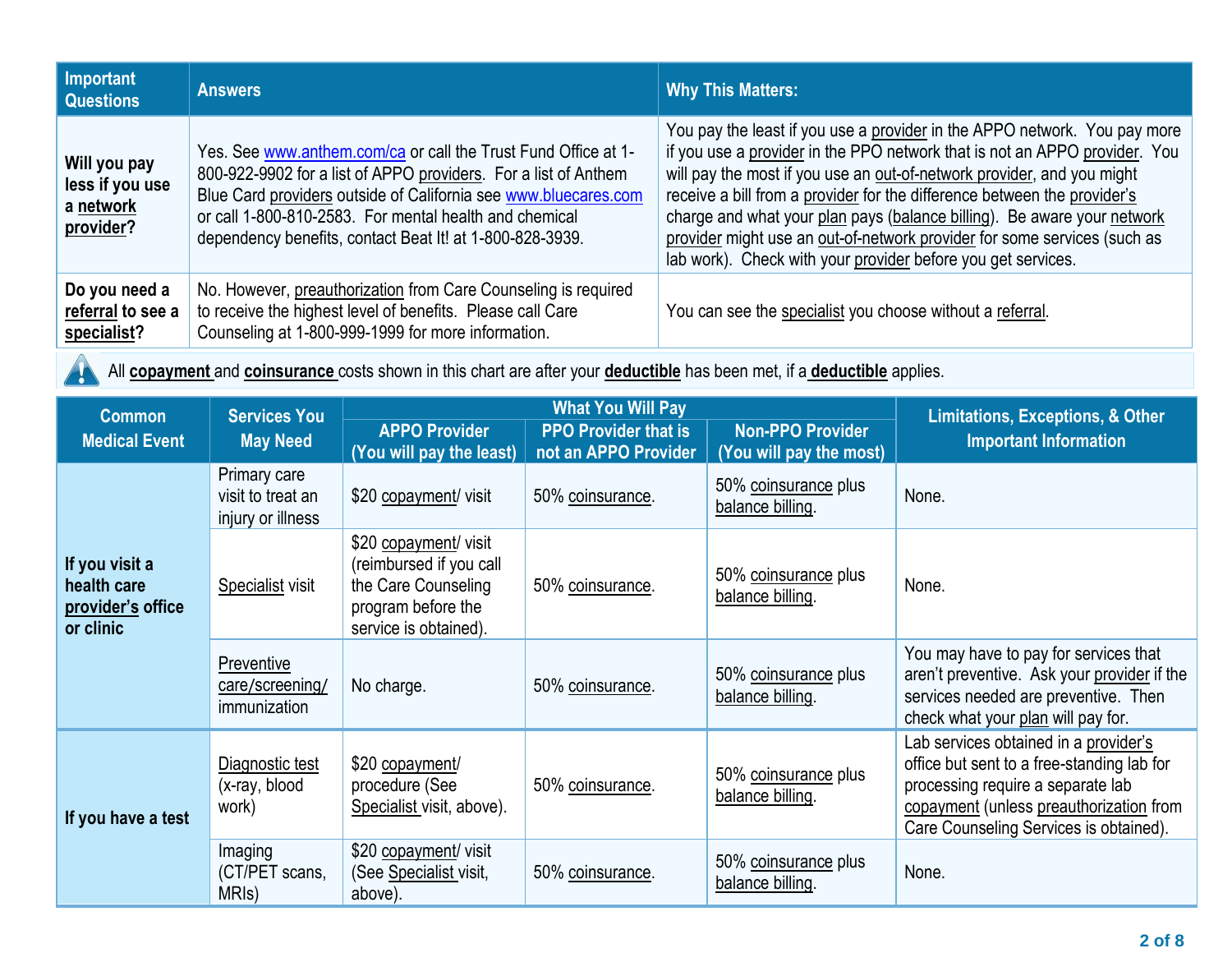| <b>Common</b>                                                                                                                               | <b>Services You</b>                                  |                                                                                                       | <b>What You Will Pay</b>                                                                                                                                                                                                  | <b>Limitations, Exceptions, &amp; Other</b>                                                                                                        |                                                                                                                                                                                                                                                                                                                                                                                                                                                             |  |
|---------------------------------------------------------------------------------------------------------------------------------------------|------------------------------------------------------|-------------------------------------------------------------------------------------------------------|---------------------------------------------------------------------------------------------------------------------------------------------------------------------------------------------------------------------------|----------------------------------------------------------------------------------------------------------------------------------------------------|-------------------------------------------------------------------------------------------------------------------------------------------------------------------------------------------------------------------------------------------------------------------------------------------------------------------------------------------------------------------------------------------------------------------------------------------------------------|--|
| <b>Medical Event</b>                                                                                                                        | <b>May Need</b>                                      | <b>APPO Provider</b>                                                                                  | <b>PPO Provider that is</b>                                                                                                                                                                                               | <b>Non-PPO Provider</b>                                                                                                                            | <b>Important Information</b>                                                                                                                                                                                                                                                                                                                                                                                                                                |  |
|                                                                                                                                             |                                                      | (You will pay the least)                                                                              | not an APPO Provider                                                                                                                                                                                                      | (You will pay the most)                                                                                                                            |                                                                                                                                                                                                                                                                                                                                                                                                                                                             |  |
| If you need drugs<br>to treat your<br>illness or<br>condition<br>More information<br>about prescription<br>drug coverage is<br>available at | Formulary drugs                                      | Retail (30-day supply):<br>\$4 copayment/fill<br>Mail Order (90-day<br>supply): \$8<br>copayment/fill | You must pay 100% of the cost at the time of<br>purchase, and submit a claim for reimbursement.<br>The Plan will reimburse the cost of the drug if filled<br>at an in-network pharmacy, less the applicable<br>copayment. |                                                                                                                                                    | • Deductible does not apply. Your cost<br>sharing counts toward the out-of-pocket<br>limit for prescription drugs.<br>• If the cost of the drug is less than the<br>copayment, you pay just the drug cost.<br>• No charge for FDA-approved generic<br>contraceptives (or brand name<br>contraceptives if a generic is medically<br>inappropriate).<br>• Your provider can request a formulary<br>exception if you are not able to take a<br>formulary drug. |  |
| www.welldynerx.com<br>or call 1-888-479-<br>2000.                                                                                           | Non-Formulary<br>drugs                               | Not covered                                                                                           | Not covered                                                                                                                                                                                                               | Not covered                                                                                                                                        | You pay 100% of these drugs, even in-<br>network (unless an exception is approved<br>by the PBM).                                                                                                                                                                                                                                                                                                                                                           |  |
|                                                                                                                                             | <b>Specialty drugs</b>                               | \$20 copayment/fill, plus<br>20% coinsurance.                                                         | Not covered                                                                                                                                                                                                               | Not covered                                                                                                                                        | Physician administered drugs and<br>infusion drugs provided under a Home<br>Health program require preauthorization<br>to avoid nonpayment.                                                                                                                                                                                                                                                                                                                 |  |
|                                                                                                                                             | Facility fee (e.g.,<br>ambulatory<br>surgery center) | \$20 copayment/visit<br>(See Specialist visit,<br>above).                                             | <b>Ambulatory Surgical</b><br>Center: 25%<br>coinsurance.<br>Outpatient Hospital:<br>50% coinsurance.                                                                                                                     | <b>Ambulatory Surgical</b><br>Center: 25% coinsurance<br>plus balance billing.<br>Outpatient Hospital: 50%<br>coinsurance plus<br>balance billing. | • Preauthorization of elective surgery at an<br>ambulatory surgery center is required to<br>avoid a 25% penalty.<br>• Arthroscopies, cataract surgery, and<br>colonoscopies performed in an outpatient<br>hospital setting are subject to a maximum<br>allowed charge for the facility fee of                                                                                                                                                               |  |
| If you have<br>outpatient surgery                                                                                                           | Physician/<br>surgeon fees                           | \$20 copayment/visit<br>(See Specialist visit,<br>above).                                             | 50% coinsurance                                                                                                                                                                                                           | 50% coinsurance                                                                                                                                    | \$6,000 per arthroscopy, \$2,000 per<br>cataract surgery, and \$1,500 per<br>colonoscopy. (These limits do not apply to<br>surgery in an ambulatory surgery center.)<br>• Non-APPO facility fee for arthroscopy,<br>cataract surgery, and colonoscopy are<br>subject to a maximum payment of \$350.<br>You are responsible for any amount over<br>\$350.                                                                                                    |  |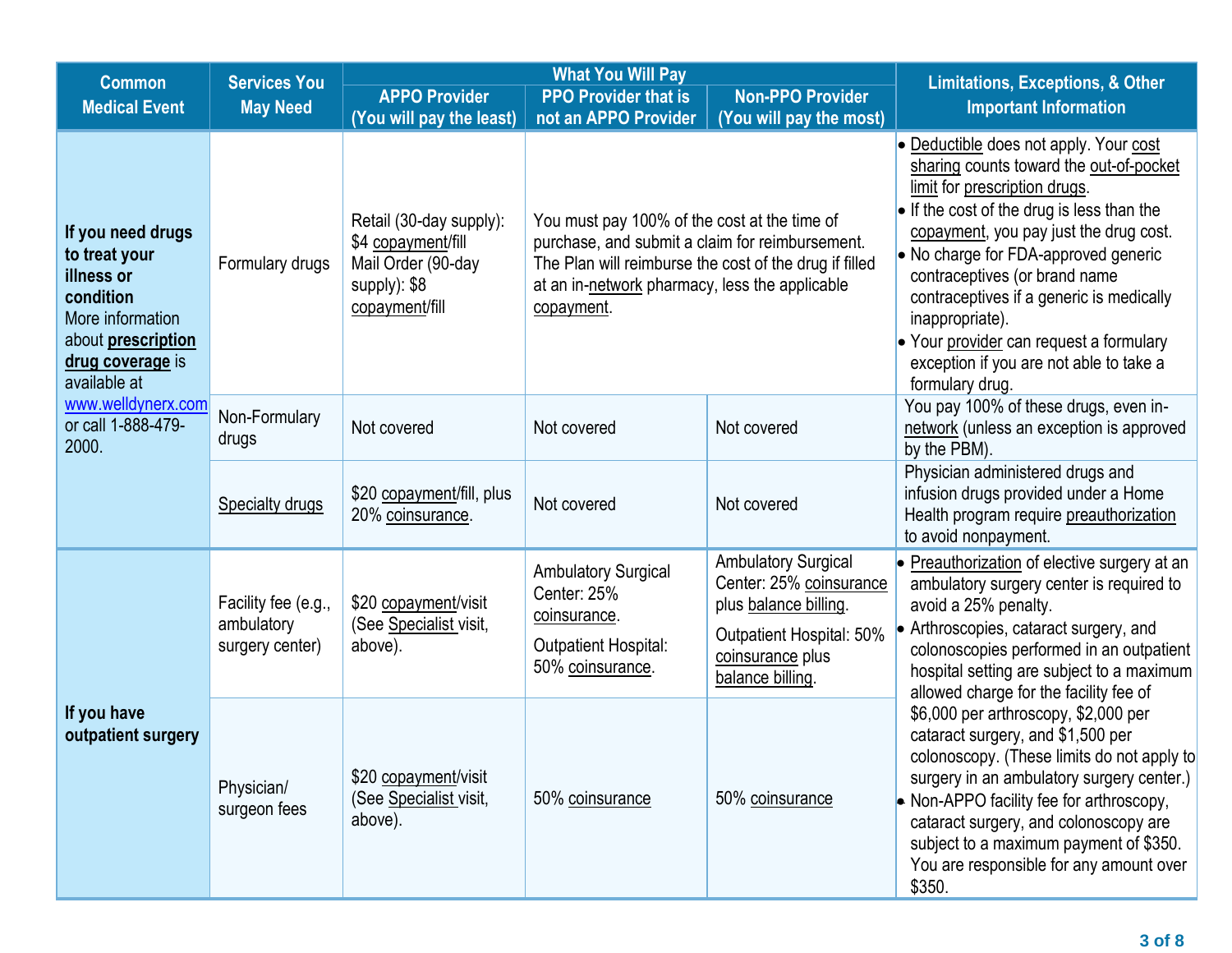| <b>Common</b>                                 | <b>Services You</b>                              |                                                           | <b>What You Will Pay</b>                                                                                                  | <b>Limitations, Exceptions, &amp; Other</b>                                                                                                                                         |                                                                                                                                                                                                                                                                                                                                                                                                   |  |
|-----------------------------------------------|--------------------------------------------------|-----------------------------------------------------------|---------------------------------------------------------------------------------------------------------------------------|-------------------------------------------------------------------------------------------------------------------------------------------------------------------------------------|---------------------------------------------------------------------------------------------------------------------------------------------------------------------------------------------------------------------------------------------------------------------------------------------------------------------------------------------------------------------------------------------------|--|
| <b>Medical Event</b>                          | <b>May Need</b>                                  | <b>APPO Provider</b>                                      | <b>PPO Provider that is</b>                                                                                               | <b>Non-PPO Provider</b>                                                                                                                                                             | <b>Important Information</b>                                                                                                                                                                                                                                                                                                                                                                      |  |
|                                               |                                                  | (You will pay the least)                                  | not an APPO Provider                                                                                                      | (You will pay the most)                                                                                                                                                             | • Charges over these limits do not count                                                                                                                                                                                                                                                                                                                                                          |  |
|                                               |                                                  |                                                           |                                                                                                                           |                                                                                                                                                                                     | toward the out-of-pocket limit.                                                                                                                                                                                                                                                                                                                                                                   |  |
|                                               | Emergency<br>\$100 copayment/visit.<br>room care |                                                           | \$100 copayment/ visit.<br>Deductible does not<br>apply.                                                                  | \$100 copayment/ visit,<br>plus balance billing.<br>Deductible does not<br>apply.                                                                                                   | Copayment waived if transported to the<br>hospital by professional ambulance or if<br>you are admitted to the hospital directly<br>from the emergency room.<br>Physician/professional services may be<br>billed separately.                                                                                                                                                                       |  |
| If you need<br>immediate<br>medical attention | Emergency<br>medical<br>transportation           | \$100 copayment/trip.                                     | \$100 copayment/ trip.                                                                                                    | \$100 copayment/ trip.                                                                                                                                                              | Covered only where patient's medical<br>condition requires paramedic support,<br>and to the first hospital where treatment<br>is given. Physician/professional services<br>may be billed separately.                                                                                                                                                                                              |  |
|                                               | Urgent care                                      | \$20 copayment/visit<br>(See Specialist visit,<br>above). | 50% coinsurance.                                                                                                          | 50% coinsurance plus<br>balance billing.                                                                                                                                            | Physician/professional services may be<br>billed separately.                                                                                                                                                                                                                                                                                                                                      |  |
| If you have a<br>hospital stay                | Facility fee (e.g.,<br>hospital room)            | No charge.                                                | 50% coinsurance (no<br>charge if condition is life<br>threatening and you are<br>admitted through the<br>emergency room). | 50% coinsurance (no<br>charge except balance<br>billing if condition is life<br>threatening and you are<br>admitted through the<br>emergency room until<br>medically safe to move). | • Non-emergency admission requires<br>preauthorization from Anthem to avoid a<br>25% penalty.<br>• Total hip or total knee replacement<br>surgeries performed within the state of<br>California are subject to a maximum<br>facility fee allowed charge of \$30,000 per<br>surgery.<br>• Charges over plan limits do not count<br>toward the out-of-pocket limit.<br>• Semi-private room covered. |  |
|                                               | Physician/<br>surgeon fees                       | No charge.                                                | 50% coinsurance.                                                                                                          | 50% coinsurance plus<br>balance billing.                                                                                                                                            | None.                                                                                                                                                                                                                                                                                                                                                                                             |  |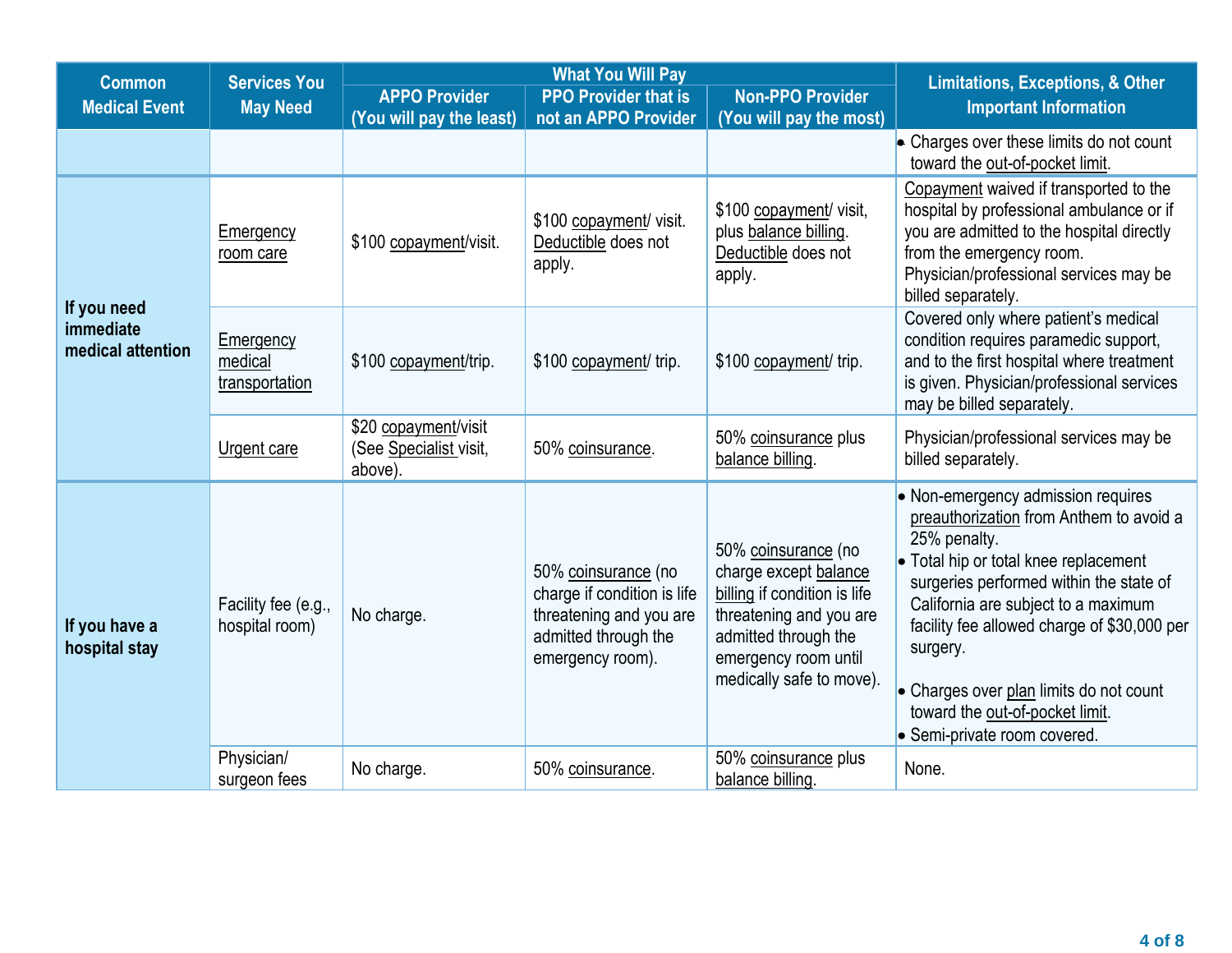| <b>Common</b>                                                   | <b>Services You</b>                             |                                                           | <b>What You Will Pay</b>                                                                                                                                                                 | <b>Limitations, Exceptions, &amp; Other</b>                                                                               |                                                                                                                                                                                         |
|-----------------------------------------------------------------|-------------------------------------------------|-----------------------------------------------------------|------------------------------------------------------------------------------------------------------------------------------------------------------------------------------------------|---------------------------------------------------------------------------------------------------------------------------|-----------------------------------------------------------------------------------------------------------------------------------------------------------------------------------------|
| <b>Medical Event</b>                                            | <b>May Need</b>                                 | <b>APPO Provider</b><br><b>PPO Provider that is</b>       |                                                                                                                                                                                          | <b>Non-PPO Provider</b>                                                                                                   | <b>Important Information</b>                                                                                                                                                            |
|                                                                 |                                                 | (You will pay the least)                                  | not an APPO Provider                                                                                                                                                                     | (You will pay the most)                                                                                                   |                                                                                                                                                                                         |
| If you need mental                                              | Outpatient<br>services                          | No charge.                                                | Anthem: 50%<br>coinsurance.<br>Beat It!: No charge.<br>Deductible does not<br>apply.                                                                                                     | Anthem: 50%<br>coinsurance plus<br>balance billing.<br><b>Beat It!: 50%</b><br>coinsurance. Deductible<br>does not apply. | Deductible does not apply to Beat It!.                                                                                                                                                  |
| health, behavioral<br>health, or<br>substance abuse<br>services | Inpatient<br>services                           | No charge.                                                | Anthem: 50%<br>coinsurance (See<br>hospital stay facility fee<br>row, above).<br>Beat It!: No charge<br>(See hospital stay<br>facility fee row, above).<br>Deductible does not<br>apply. | 50% coinsurance (See<br>hospital stay facility fee<br>row, above).                                                        | Non-emergency admission requires<br>preauthorization from Anthem or Beat It!.<br>Deductible does not apply to Beat It!.                                                                 |
|                                                                 | Office visits                                   | \$20 copayment/visit<br>(See Specialist visit,<br>above). | 50% coinsurance.                                                                                                                                                                         | 50% coinsurance plus<br>balance billing.                                                                                  | $\bullet$ Cost sharing does not apply for<br>preventive services.<br>• Maternity care may include tests and<br>services described somewhere else in<br>the SBC (i.e., ultrasound).      |
| If you are<br>pregnant                                          | Childbirth/delivery<br>professional<br>services | No charge.                                                | 50% coinsurance.                                                                                                                                                                         | 50% coinsurance plus<br>balance billing.                                                                                  | None.                                                                                                                                                                                   |
|                                                                 | Childbirth/delivery<br>facility services        | No charge.                                                | 50% coinsurance (See<br>hospital stay facility fee<br>row, above).                                                                                                                       | 50% coinsurance (See<br>hospital stay facility fee<br>row, above).                                                        | Semi-private room covered.<br>Hospital stay of more than 48 hours for<br>vaginal delivery or 96 hours for C-section<br>requires preauthorization from Anthem to<br>avoid a 25% penalty. |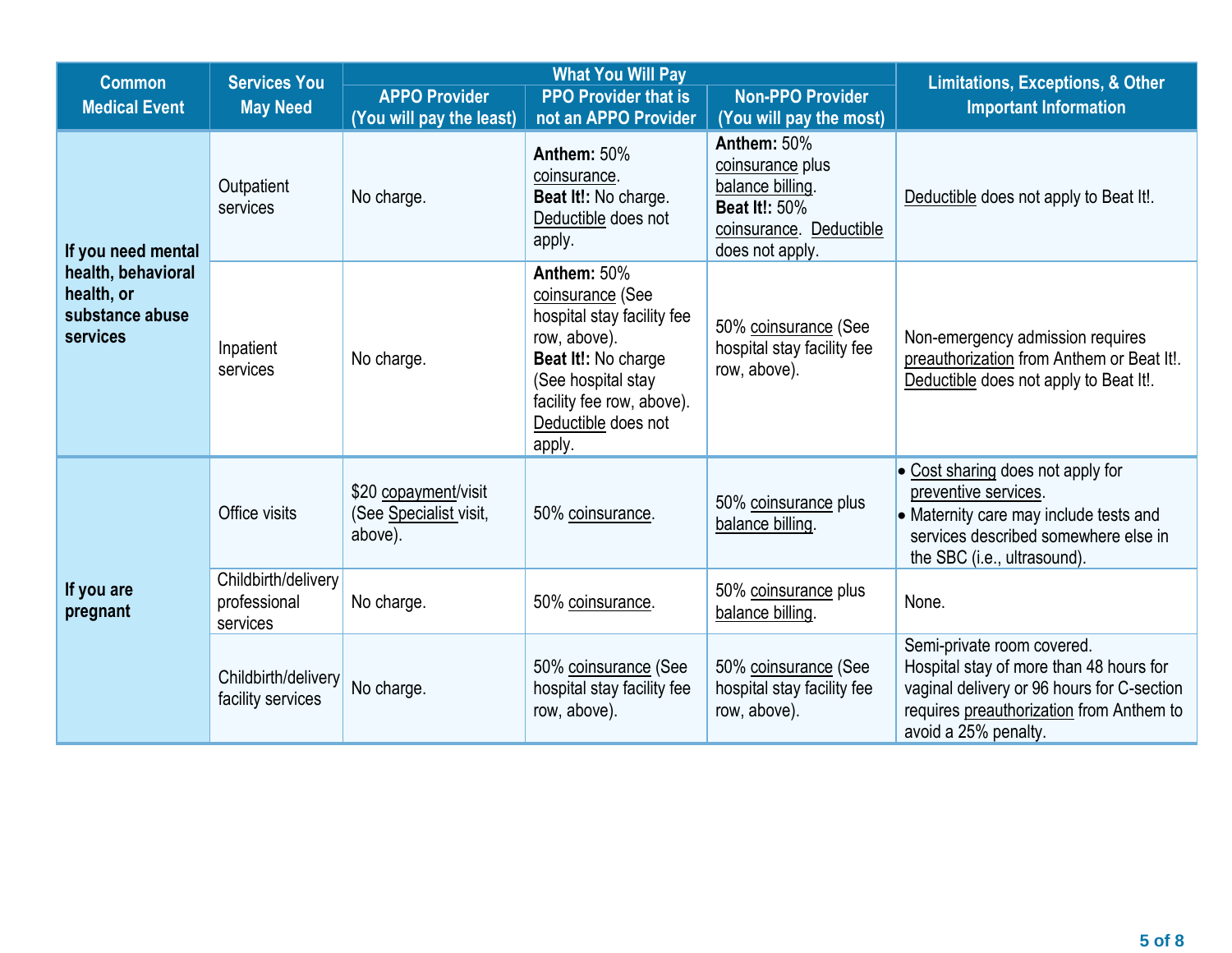| <b>Common</b>                      | <b>Services You</b>             |                                                                                                            | <b>What You Will Pay</b>                                           | <b>Limitations, Exceptions, &amp; Other</b>                        |                                                                                                                                                                                                                                                                              |
|------------------------------------|---------------------------------|------------------------------------------------------------------------------------------------------------|--------------------------------------------------------------------|--------------------------------------------------------------------|------------------------------------------------------------------------------------------------------------------------------------------------------------------------------------------------------------------------------------------------------------------------------|
| <b>Medical Event</b>               | <b>May Need</b>                 | <b>APPO Provider</b><br>(You will pay the least)                                                           | <b>PPO Provider that is</b><br>not an APPO Provider                | <b>Non-PPO Provider</b><br>(You will pay the most)                 | <b>Important Information</b>                                                                                                                                                                                                                                                 |
|                                    | Home health<br>care             | \$10 copayment/visit.                                                                                      | 50% coinsurance.                                                   | 50% coinsurance plus<br>balance billing.                           | Limited to 100 visits per calendar year.                                                                                                                                                                                                                                     |
| If you need help<br>recovering or  | Rehabilitation<br>services      | Outpatient: \$20<br>copayment/provider/ visit<br>(See Specialist visit,<br>above).<br>Inpatient: No charge | 50% coinsurance.                                                   | 50% coinsurance plus<br>balance billing.                           | Inpatient admission requires<br>preauthorization from Anthem to avoid a<br>25% penalty.<br>Outpatient rehabilitation services in<br>excess of 25 visits in the calendar year<br>require preauthorization from the Care<br><b>Counseling Services to avoid</b><br>nonpayment. |
| have other special<br>health needs | <b>Habilitation</b><br>services | Not covered                                                                                                | Not covered                                                        | Not covered                                                        | You pay 100% of these services, even in-<br>network.                                                                                                                                                                                                                         |
|                                    | Skilled nursing<br>care         | No charge.                                                                                                 | 50% coinsurance (See<br>hospital stay facility fee<br>row, above). | 50% coinsurance (See<br>hospital stay facility fee<br>row, above). | Inpatient admission requires<br>preauthorization from Anthem to avoid a<br>25% penalty.<br>Limited to 100 days per calendar year.                                                                                                                                            |
|                                    | Durable medical<br>equipment    | No charge.                                                                                                 | 50% coinsurance.                                                   | 50% coinsurance plus<br>balance billing.                           | Rental covered up to purchase price.                                                                                                                                                                                                                                         |
|                                    | Hospice services                | No charge.                                                                                                 | 50% coinsurance.                                                   | 50% coinsurance plus<br>balance billing.                           | Covered if terminally ill.                                                                                                                                                                                                                                                   |
|                                    | Children's eye<br>exam          | Not covered                                                                                                | Not covered                                                        |                                                                    | If you elect vision coverage, it will be<br>available under a separate vision plan                                                                                                                                                                                           |
| If your child needs                | Children's<br>glasses           | Not covered                                                                                                | Not covered                                                        |                                                                    | through VSP.                                                                                                                                                                                                                                                                 |
| dental or eye care                 | Children's dental<br>check-up   | Not covered                                                                                                | Not covered                                                        |                                                                    | If you elect dental coverage, it will be<br>available under a separate dental plan<br>through Delta Dental, DeltaCare USA, or<br>UHC.                                                                                                                                        |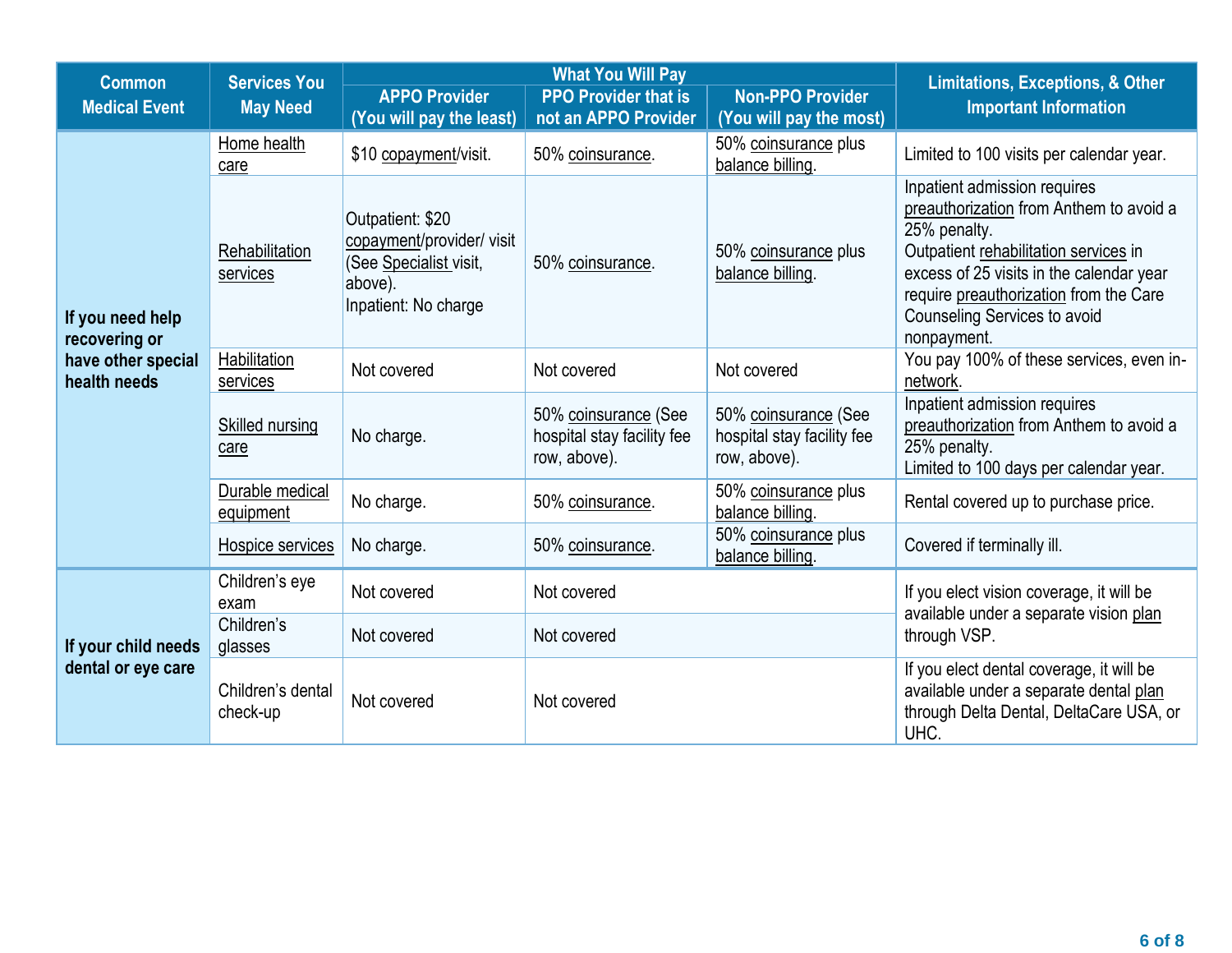## **Excluded Services & Other Covered Services:**

| Services Your Plan Generally Does NOT Cover (Check your policy or plan document for more information and a list of any other excluded services.)     |  |                                                                                                                                        |  |                                                                                                                                                                                           |  |  |
|------------------------------------------------------------------------------------------------------------------------------------------------------|--|----------------------------------------------------------------------------------------------------------------------------------------|--|-------------------------------------------------------------------------------------------------------------------------------------------------------------------------------------------|--|--|
| Cosmetic surgery<br>Dental care (Adult and Child) (available under<br>separate dental plan)<br><b>Habilitation services</b><br>Infertility treatment |  | Long-term care<br>Non-emergency care when traveling outside of<br>the U.S.<br>Non-formulary drugs (unless an exception is<br>approved) |  | Private-duty nursing<br>Routine eye care (Adult and Child) (available<br>under separate vision plan)<br>Weight loss programs (except preventive<br>services required under Health Reform) |  |  |
| Other Covered Services (Limitations may apply to these services. This isn't a complete list. Please see your plan document.)                         |  |                                                                                                                                        |  |                                                                                                                                                                                           |  |  |
| Acupuncture (up to 25 visits/year)<br>Bariatric Surgery (preauthorization is required)<br>$O_{\text{binomial}}(t)$ and $I_{\text{binomial}}(t)$      |  | Hearing aids (limited to \$800/device/ear every 48<br>months)                                                                          |  | Routine foot care (for insulin dependent<br>diabetics)                                                                                                                                    |  |  |

• Chiropractic care (up to 25 visits/year)

Your Rights to Continue Coverage: There are agencies that can help if you want to continue your coverage after it ends. The contact information for those agencies is: the Department of Labor's Employee Benefits Security Administration at 1-866-444-EBSA (3272) or [www.dol.gov/ebsa/healthreform.](file:///C:/NRPortbl/EAST/JLH/www.dol.gov/ebsa/healthreform) Other coverage options may be available to you too, including buying individual insurance coverage through the Health Insurance Marketplace. For more information about the Marketplace, visit www.HealthCare.gov or call 1-800-318-2596.

Your Grievance and Appeals Rights: There are agencies that can help if you have a complaint against your plan for a denial of a claim. This complaint is called a grievance or appeal. For more information about your rights, look at the explanation of benefits you will receive for that medical claim. Your plan documents also provide complete information to submit a claim, appeal, or a grievance for any reason to your plan. For more information about your rights, this notice, or assistance, contact: The Trust Fund Office at 1-800-922-9902. You may also contact the Department of Labor's Employee Benefits Security Administration at 1-866-444-EBSA (3272) or [www.dol.gov/ebsa/healthreform.](file:///C:/NRPortbl/EAST/JLH/www.dol.gov/ebsa/healthreform)

## **Does this plan provide Minimum Essential Coverage? Yes**

If you don't have Minimum Essential Coverage for a month, you'll have to make a payment when you file your tax return unless you qualify for an exemption from the requirement that you have health coverage for that month.

**Does this plan meet the Minimum Value Standards? Yes**

If your plan doesn't meet the Minimum Value Standards, you may be eligible for a premium tax credit to help you pay for a plan through the Marketplace.

## **Language Access Services:**

Spanish (Español): Para obtener asistencia en Español, llame al 1-800-922-9902. Tagalog (Tagalog): Kung kailangan ninyo ang tulong sa Tagalog tumawag sa 1-800-922-9902. Chinese (中文): 如果需要中文的帮助,请拨打这个号码 1-800-922-9902. Navajo (Dine): Dinek'ehgo shika at'ohwol ninisingo, kwiijigo holne' 1-800-922-9902.